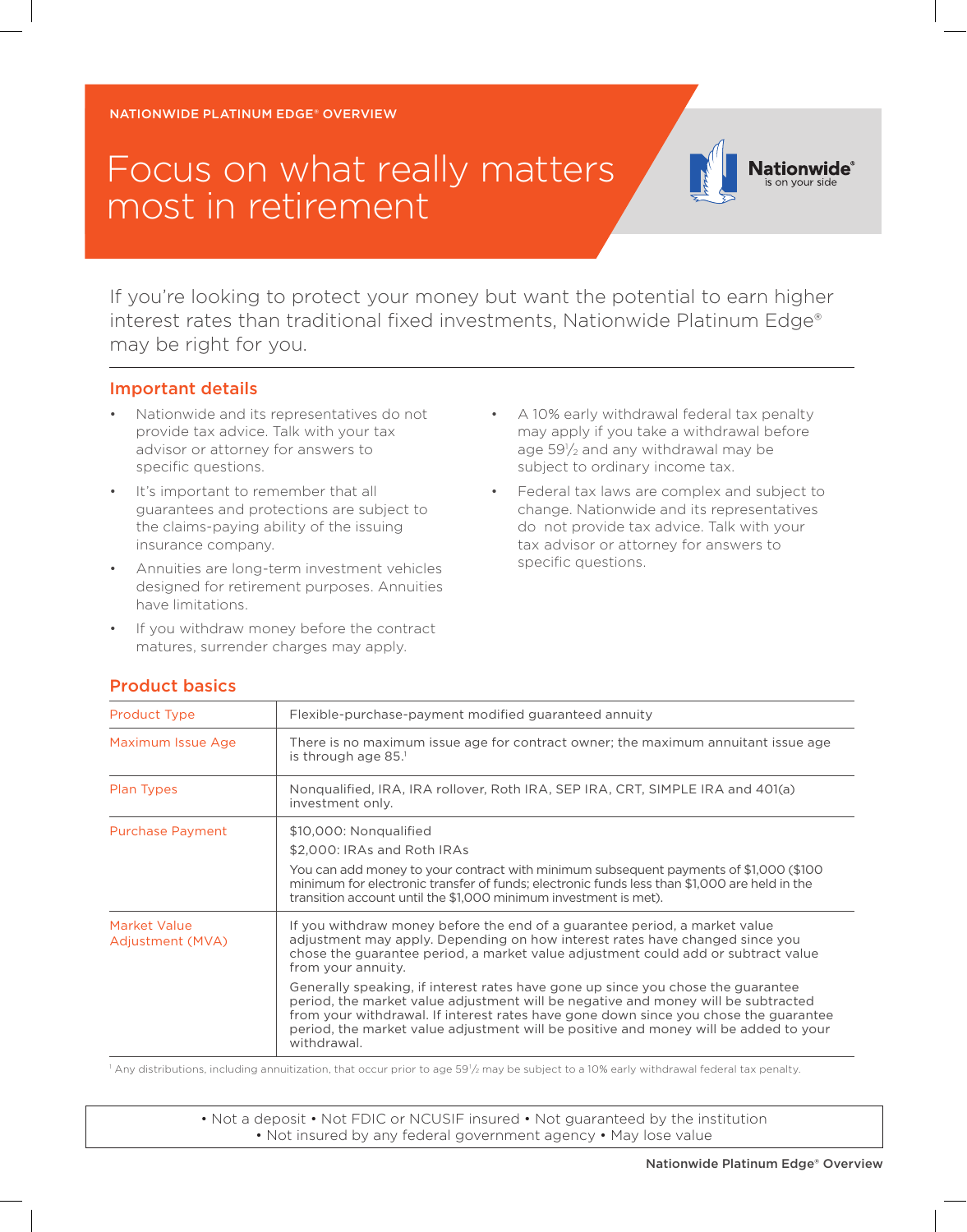## Product basics

| <b>Transition Account</b>                                       | The transition account temporarily holds your investments while you decide how to<br>allocate them. While this account is not designed for long-term investing, your funds<br>still earn a minimal interest rate, which is set monthly by Nationwide. The transition<br>account also houses investments when a guarantee period ends, giving you a chance<br>to decide where to place your money next. There are no state premium taxes or fees<br>on transfers when you move investments into a guarantee period.                                                                                                                                                    |                         |                |                |                |                |    |                |    |                |                 |  |
|-----------------------------------------------------------------|-----------------------------------------------------------------------------------------------------------------------------------------------------------------------------------------------------------------------------------------------------------------------------------------------------------------------------------------------------------------------------------------------------------------------------------------------------------------------------------------------------------------------------------------------------------------------------------------------------------------------------------------------------------------------|-------------------------|----------------|----------------|----------------|----------------|----|----------------|----|----------------|-----------------|--|
| <b>Principal Guarantee</b>                                      | Your money is protected and guaranteed not to decrease in value as long as you don't<br>take any withdrawals during the guarantee period.                                                                                                                                                                                                                                                                                                                                                                                                                                                                                                                             |                         |                |                |                |                |    |                |    |                |                 |  |
| <b>Interest Rate</b><br><b>Guarantee Period</b>                 | Allocate the purchase payment into one or any combination of eight interest rate<br>periods: 3, 4, 5, 6, 7, 8, 9 and 10 years. After selecting the rate period(s), you'll earn<br>a guaranteed interest rate as long as you don't take withdrawals before the end of<br>the period. (You can shift investments midperiod, but a market value adjustment and<br>contingent deferred sales charge may apply.) After the rate period expires, you can:<br>• Reallocate your money into another guarantee period; a new CDSC and MVA<br>schedule would apply<br>• Withdraw your money <sup>1</sup><br>• Annuitize your contract to create a stream of income <sup>1</sup> |                         |                |                |                |                |    |                |    |                |                 |  |
| <b>Contingent Deferred</b><br>Sales Charges <sup>2</sup> (CDSC) | CDSC is determined based on the interest rate period elected. A new CDSC and MVA<br>schedule begins with each subsequent guarantee period. See chart below for details.                                                                                                                                                                                                                                                                                                                                                                                                                                                                                               |                         |                |                |                |                |    |                |    |                |                 |  |
|                                                                 |                                                                                                                                                                                                                                                                                                                                                                                                                                                                                                                                                                                                                                                                       | CDSC percentage by year |                |                |                |                |    |                |    |                |                 |  |
|                                                                 | Guarantee                                                                                                                                                                                                                                                                                                                                                                                                                                                                                                                                                                                                                                                             |                         |                |                |                | Year           |    |                |    |                |                 |  |
|                                                                 | period                                                                                                                                                                                                                                                                                                                                                                                                                                                                                                                                                                                                                                                                | $\mathbf{1}$            | $\overline{2}$ | $\overline{3}$ | $\overline{4}$ | 5 <sup>1</sup> | 6  | $\overline{7}$ | 8  | 9 <sup>°</sup> | 10 <sup>°</sup> |  |
|                                                                 | 3-year                                                                                                                                                                                                                                                                                                                                                                                                                                                                                                                                                                                                                                                                | 5%                      | 5%             | 4%             |                |                |    |                |    |                |                 |  |
|                                                                 | 4-year                                                                                                                                                                                                                                                                                                                                                                                                                                                                                                                                                                                                                                                                | 5%                      | 5%             | 4%             | 4%             |                |    |                |    |                |                 |  |
|                                                                 | 5-year                                                                                                                                                                                                                                                                                                                                                                                                                                                                                                                                                                                                                                                                | 5%                      | 5%             | 4%             | 4%             | 3%             |    |                |    |                |                 |  |
|                                                                 | 6-year                                                                                                                                                                                                                                                                                                                                                                                                                                                                                                                                                                                                                                                                | 5%                      | 5%             | 4%             | 4%             | 3%             | 3% |                |    |                |                 |  |
|                                                                 | 7-year                                                                                                                                                                                                                                                                                                                                                                                                                                                                                                                                                                                                                                                                | 5%                      | 5%             | 4%             | 4%             | 3%             | 3% | 2%             |    |                |                 |  |
|                                                                 | 8-year                                                                                                                                                                                                                                                                                                                                                                                                                                                                                                                                                                                                                                                                | 5%                      | 5%             | 4%             | 4%             | 3%             | 3% | 2%             | 2% |                |                 |  |
|                                                                 | 9-year                                                                                                                                                                                                                                                                                                                                                                                                                                                                                                                                                                                                                                                                | 5%                      | 5%             | 4%             | 4%             | 3%             | 3% | 2%             | 2% | $1\%$          |                 |  |
|                                                                 | 10-year                                                                                                                                                                                                                                                                                                                                                                                                                                                                                                                                                                                                                                                               | 5%                      | 5%             | 4%             | 4%             | 3%             | 3% | 2%             | 2% | $1\%$          | $1\%$           |  |
| <b>Free Withdrawals</b>                                         | Get CDSC-free access to your money when:<br>• Withdrawing up to 10% of the contract value (noncumulative) per year (a market<br>value adjustment applies); withdrawals must be a minimum of \$100 <sup>1</sup><br>• Withdrawing money from the transition account (no market value adjustment)                                                                                                                                                                                                                                                                                                                                                                        |                         |                |                |                |                |    |                |    |                |                 |  |
| <b>CDSC Waiver</b>                                              | • Confined to a nursing home or long-term care facility for a continuous 180-day<br>period; confinement must begin while the contract is in force; the feature may not<br>be available in all states; a market value adjustment applies                                                                                                                                                                                                                                                                                                                                                                                                                               |                         |                |                |                |                |    |                |    |                |                 |  |
|                                                                 | • The annuitant dies; the market value adjustment is waived                                                                                                                                                                                                                                                                                                                                                                                                                                                                                                                                                                                                           |                         |                |                |                |                |    |                |    |                |                 |  |
|                                                                 | • The contract is annuitized after two years <sup>3</sup> ; a market value adjustment applies                                                                                                                                                                                                                                                                                                                                                                                                                                                                                                                                                                         |                         |                |                |                |                |    |                |    |                |                 |  |
|                                                                 | • An IRA minimum distribution is taken; a market value adjustment applies                                                                                                                                                                                                                                                                                                                                                                                                                                                                                                                                                                                             |                         |                |                |                |                |    |                |    |                |                 |  |
| Annuitization                                                   | Lifetime income can be provided through annuitization based on your contract<br>value, payout options include:<br>• Life annuity<br>• Life annuity with period certain                                                                                                                                                                                                                                                                                                                                                                                                                                                                                                |                         |                |                |                |                |    |                |    |                |                 |  |
| <b>Death Benefit</b>                                            | • Joint and survivor annuity<br>The death benefit will be the current contract value at the time Nationwide<br>received all required paperwork in good order. The value is determined by adding<br>all interest earned to your purchase payment minus any previous withdrawals and<br>applicable market value adjustments.                                                                                                                                                                                                                                                                                                                                            |                         |                |                |                |                |    |                |    |                |                 |  |

1 Any distributions, including annuitization, that occur prior to age 591 /2 may be subject to a 10% early withdrawal federal tax penalty.

<sup>2</sup> In California, this is known as a surrender charge.

<sup>3</sup> One year in FL and NY.